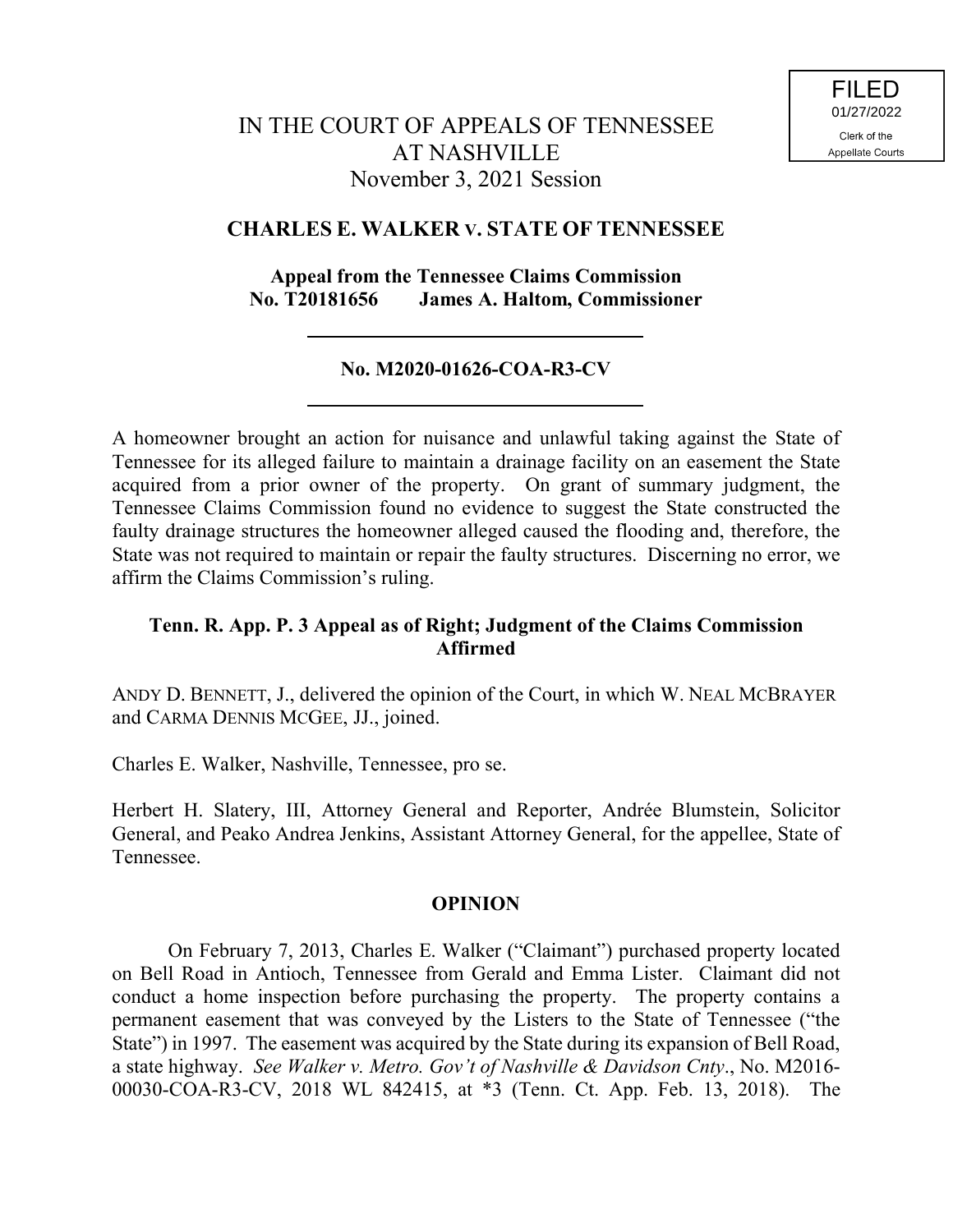warranty deed describing the permanent easement the Listers conveyed to the State states, in pertinent part:

By this instrument the grantors hereby convey a permanent easement for construction and maintenance of a drainage facility. The land described below, on which the drainage facility is to be constructed[,] is to remain the property of the undersigned and may be used for any purpose desired, provided such does not interfere with the use or maintenance of said facility.

In July 2014, Claimant brought an action against the Metropolitan Government of Nashville and Davidson County ("Metro") for damage to his property caused by storm water runoff. *Walker*, 2018 WL 842415, at \*1. In that case, Claimant alleged that "a broken/defective storm pipe" caused storm water runoff from Bell Road to flood his home. *Id.* In the course of discovery, Claimant admitted that he did not have any evidence that Metro installed or owned the drainage pipe at issue, and he did not know who installed the underground drainage pipe. *Id.* at \*3. The trial court granted summary judgment to Metro based on the doctrine of sovereign immunity, and this Court affirmed the trial court's decision. *Id.* at \*4.

Approximately two weeks after this Court entered its opinion affirming the trial court's grant of summary judgment against Metro, Claimant submitted a claim with the State of Tennessee Division of Claims and Risk Management alleging that a "drainage culvert is exposed on [the] right of way and spraying water against the house flooding [the] basement and central/air and heat unit." The claim was transferred to the Claims Commission on June 6, 2018. On July 5, 2018, Claimant filed a formal Complaint against the State of Tennessee ("the State") alleging that the State's "drainage facility . . . caused water to spray against Claimant's house and property causing damages" including water intrusion into the basement, damage to the central air unit, eroding "support dirt" from around the house, and cracking the concrete steps and driveway. Claimant asserted causes of action for ongoing nuisance and unlawful taking. Attached to his Complaint was a photo of a partially buried concrete rectangular structure with red lettering on the front, which he alleged was the "drainage facility" that causes flooding issues on his property. The State answered the Complaint generally denying responsibility for Claimant's alleged damages.

Gregory Woerdeman, a district operations supervisor with the Tennessee Department of Transportation ("TDOT"), inspected Claimant's property and the drainage structures at issue in April 2018. Mr. Woerdeman responded to Claimant's discovery requests on behalf of the State and provided the following response with respect to his inspection of the drainage facility:

 The drainage structure[] appeared to have been modified and a combination of reinforced concrete pipe and corrugated metal pipe had been added to the structure extending through the property at . . . Bell Road. The modifications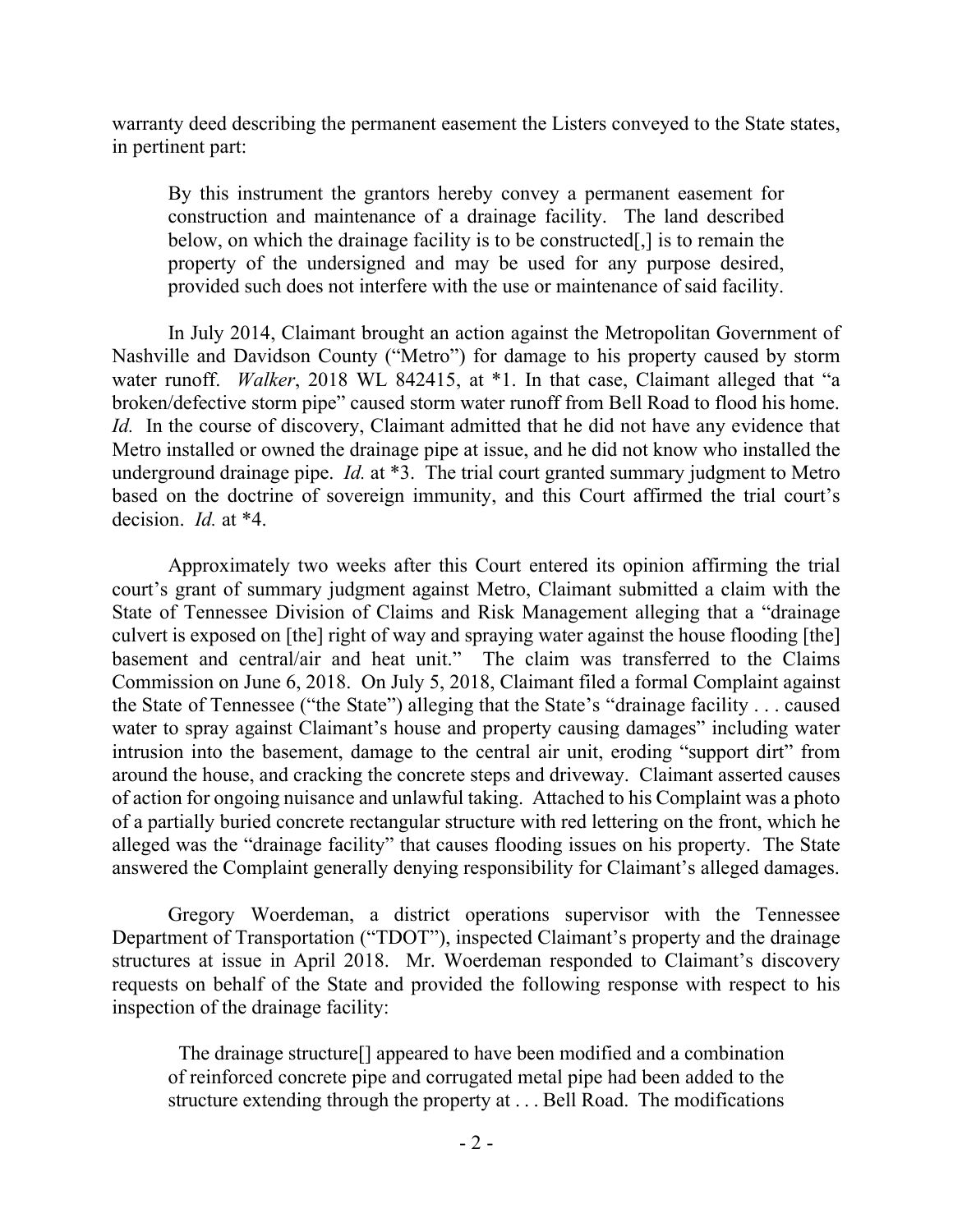and pipe were not installed by TDOT and did not comply with TDOT standard specification.

In his deposition, Mr. Woerdeman was asked to explain what the term "drainage facility" means; he stated:

A. It is a broad term. So, say, a drainage feature, a drainage facility could be a ditch, anything you use to really convey water. That's probably the easiest and most - - broadest explanation I could give you. It could be the structure that's here, the ditch line, the catch basin that it goes into. It's kind of all encompassing.

Mr. Woerdeman testified regarding the concrete rectangular box (a picture of which was attached as an exhibit to Claimant's claim) as follows:

Q. Do you recognize this hole?

A. Yeah, that's the – that's the hole that you can see up there.

Q. Then what is this?

A. I'm not sure. It's a little funky. It looks like a concrete lid of some sort. I didn't recognize it as per anything TDOT has.

Q. Do these red markings mean anything to you?

A. No. I hope they would be identifying, but they're not.

Q. Do you know what purpose this – this serves?

A. No, I don't.

. . .

Q. And looking at this picture and based on your two observations out there, is there anything wrong with this drainage facility that you can see?

A. Yeah, there's – there's something there that is odd. It's not a standard structure. It appears it's been added onto.

Q. Can you just by looking at this picture tell what appears to be added on?

A. It looks like that – possibly that concrete lid.

. . .

Q. Well, by looking at it, can you tell how old it is –

A. No.

. . .

Q. Could you tell what material this used?

A. It does appear to be concrete.

 $Q_{\text{max}}$ ... Does this look like something you would be able to – average consumer buy, or is this some kind of specialized engineering piece?

A. A consumer can buy that.

Mr. Woerdeman further testified that, in contrast to the appearance of the drainage facility on Claimant's property, the State typically employed an "open channel design" (or a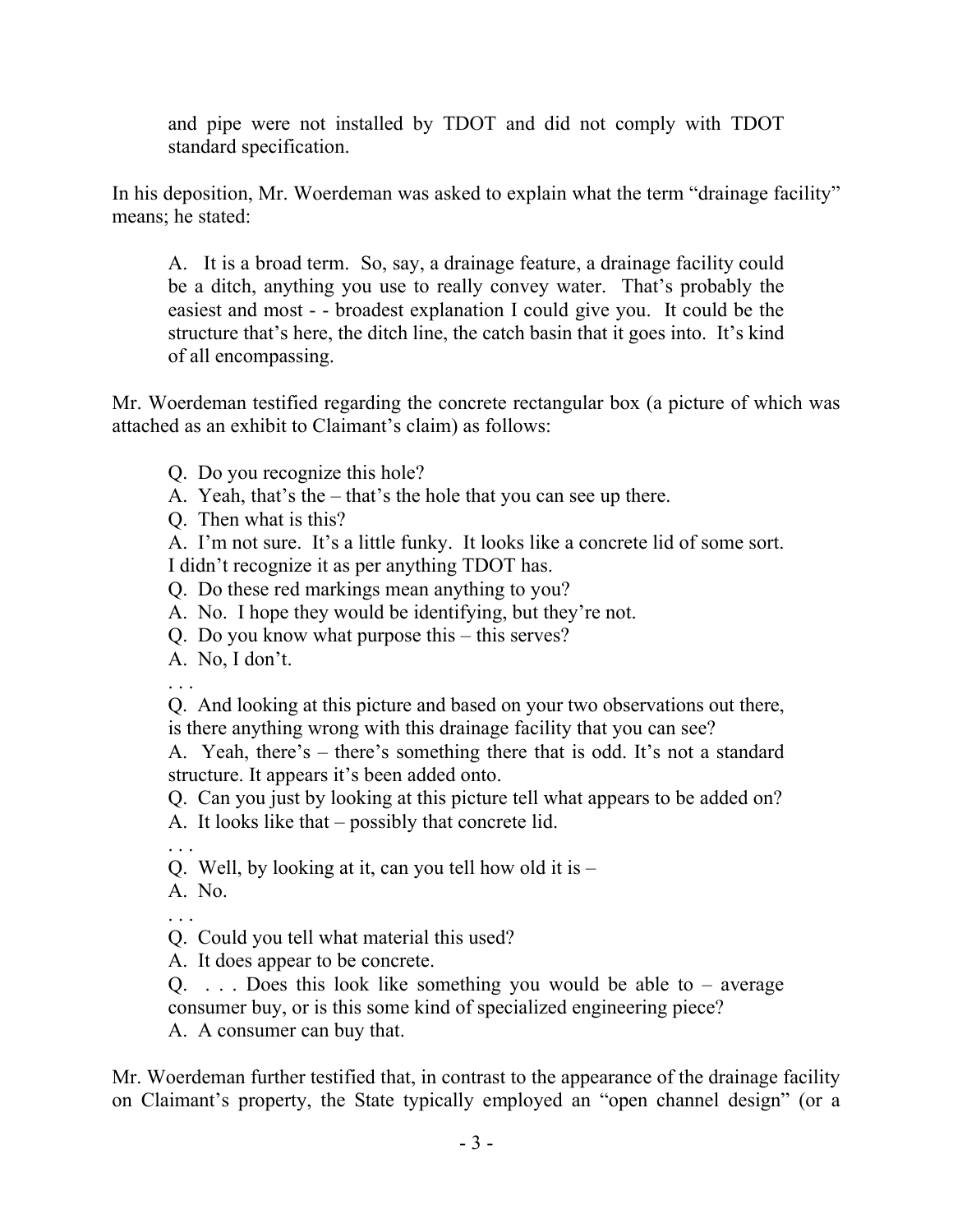"ditch") when creating drainage facilities. Mr. Woerdeman speculated, "It's more than likely -- like I said, it's hypothetical. But it wouldn't be the first time somebody placed pipe in the ditch and hooked it up to a structure without anyone's knowledge. People don't like to mow ditches."

The State moved for summary judgment arguing that Claimant failed to offer any evidence that the State installed the drainage structure and that the State is not responsible for maintaining materials it did not place on the easement. The State supported its motion and statement of undisputed material facts with a 2013 Warranty Deed; the State's 1997 easement; excerpts from the deposition of Claimant from his prior case against Metro; and excerpts from the deposition of Mr. Woerdeman. Claimant responded to the State's motion for summary judgment and submitted his declaration, stating that the drainage issues examined in his prior case against Metro are separate from his claims regarding the drainage facility at issue in this case and that the State was required to maintain the drainage facility per the terms of the easement. Claimant also attached the full deposition of Mr. Woerdeman and discovery responses in support of his arguments.

After holding a hearing, the Claims Commission granted summary judgment to the State, holding:

The record before the Tribunal is consistent with the facts cited in the opinion by the Court of Appeals in Mr. Walker's case against Metropolitan Nashville. As the facts demonstrate here, Mr. Walker purchased the subject property through a distress sale. He did not conduct a home inspection. He did not inspect the property during rainy conditions. Someone, probably the prior homeowner, attached a strange combination of non-standard reinforced concrete and corrugated metal to the drainage facility to funnel the water. The State did not install the damaged pipe, nor pipe necessary for the use of the subject easement. Now the makeshift addition is broken and is causing damage to the property.

In sum, the Commissioner determined, "The Claimant, as the landowner, is responsible for the [alteration] of the drainage facility." Claimant moved to alter or amend the judgment, but the Commissioner denied his motion. Claimant appeals asserting that "the Claims Commissioner erred when he granted the State's Motion for Summary Judgment relying on clearly disputed facts."

### STANDARD OF REVIEW

This appeal arises from the grant of summary judgment by the Claims Commission. Summary judgment is appropriate "if the pleadings, depositions, answers to interrogatories, and admissions on file, together with the affidavits, if any, show that there is no genuine issue as to any material fact and that the moving party is entitled to a judgment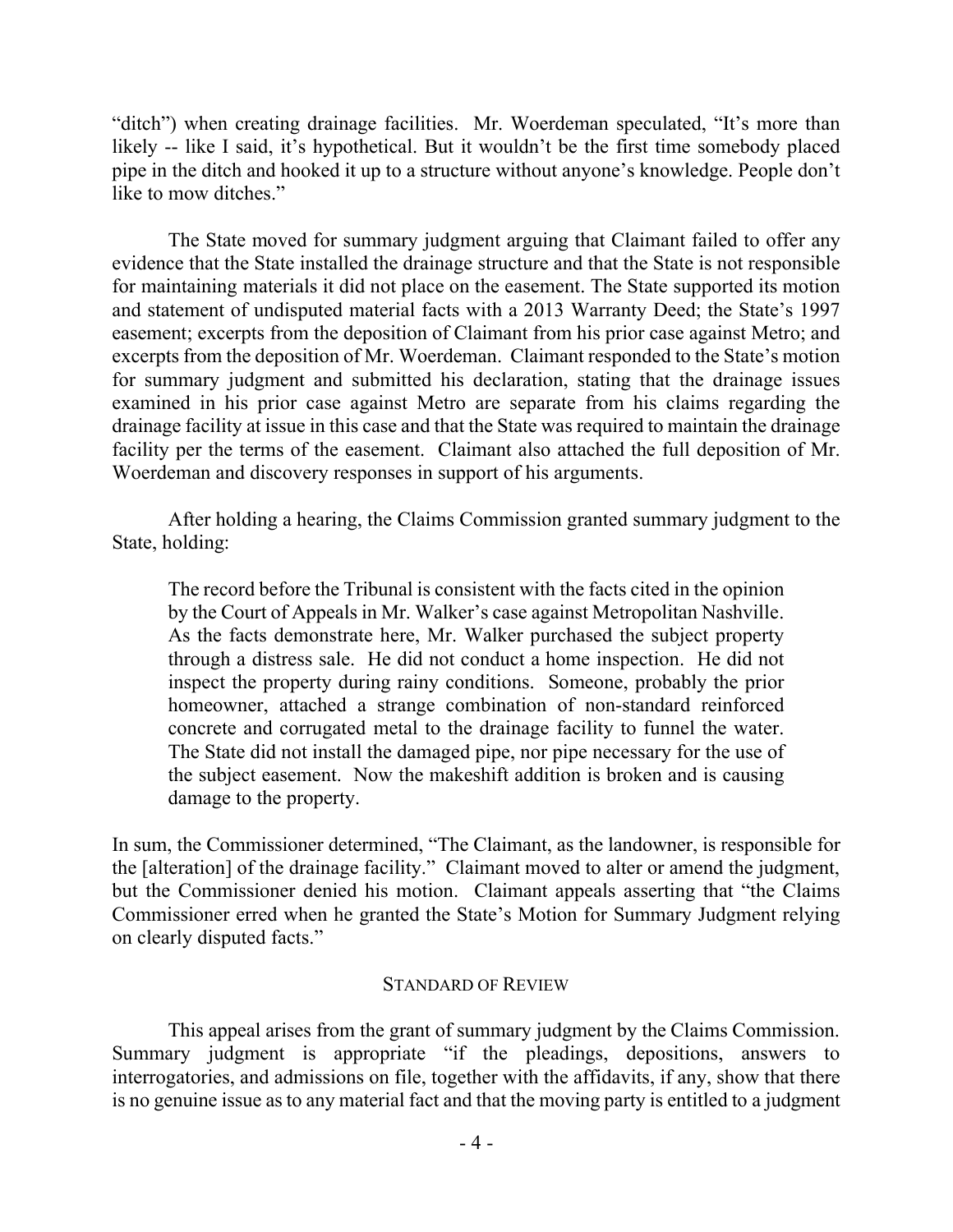as a matter of law." TENN. R. CIV. P. 56.04. A disputed fact is material if it is determinative of the claim or defense at issue in the motion. *Martin v. Norfolk S. Ry. Co.*, 271 S.W.3d 76, 84 (Tenn. 2008) (citing *Byrd v. Hall*, 847 S.W.2d 208, 215 (Tenn. 1993)).

In this case, the party moving for summary judgment does not bear the burden of proof at trial. Thus, the burden of production could be satisfied by either "affirmatively negating an essential element of the nonmoving party's claim" or by "demonstrating that the nonmoving party's evidence *at the summary judgment stage* is insufficient to establish the nonmoving party's claim or defense." *Rye v. Women's Care Ctr. of Memphis, MPLLC*, 477 S.W.3d 235, 264 (Tenn. 2015). Satisfying this burden requires more than a "conclusory assertion that summary judgment is appropriate"; the moving party must set forth specific material facts as to which the movant contends there is no dispute. *Id.* Once the moving party has satisfied this requirement, the nonmoving party "'may not rest upon the mere allegations or denials of [its] pleading.'" *Id.* at 265 (quoting TENN. R. CIV. P. 56.06). Rather, the nonmoving party must respond and produce affidavits, depositions, responses to interrogatories, or other discovery materials that "set forth specific facts showing that there is a genuine issue for trial." TENN. R. CIV. P. 56.06; *see also Rye*, 477 S.W.3d at 265. If the nonmoving party fails to respond in this way, "summary judgment, if appropriate, shall be entered against the [nonmoving] party." TENN. R. CIV. P. 56.06.

We review a trial court's summary judgment determination de novo, with no presumption of correctness. *Rye*, 477 S.W.3d at 250. This means that we must review the record de novo and "make a fresh determination of whether the requirements of Rule 56 of the Tennessee Rules of Civil Procedure have been satisfied." *Id.*; *Jenkins v. Big City Remodeling*, 515 S.W.3d 843, 847 (Tenn. 2017). We "must view the evidence in the light most favorable to the nonmoving party and must draw all reasonable inferences in that party's favor." *Godfrey v. Ruiz*, 90 S.W.3d 692, 695 (Tenn. 2002); *see also Acute Care Holdings, LLC v. Houston Cnty.*, No. M2018-01534-COA-R3-CV, 2019 WL 2337434, at \*4 (Tenn. Ct. App. June 3, 2019).

#### ANALYSIS

It is uncontroverted that the State has a "permanent easement" on Claimant's property for "construction and maintenance of a drainage facility." Claimant asserts that the State failed to maintain the drainage facility, which caused flooding and damage to his home constituting a nuisance or a taking.<sup>1</sup> The State maintains that it did not construct the

 $\overline{a}$ 

<sup>&</sup>lt;sup>1</sup> "The State of Tennessee, as a sovereign, is immune from suit except as it consents to be sued."" *Stewart v. State*, 33 S.W.3d 785, 790 (Tenn. 2000) (quoting *Brewington v. Brewington*, 387 S.W.2d 777, 779 (Tenn. 1965)). Pursuant to Tenn. Code Ann.§ 9-8-307(a)(1)(B) and Tenn. Code Ann.§ 9-8-307(a)(1) (V), the State has consented to be sued for "[n]uisances created or maintained" and for "[u]nconstitutional taking of private property, as defined in § 12-1-202, including intentional state governmental action resulting in a taking . . . ." The Tennessee Supreme Court has explained what constitutes a nuisance as follows: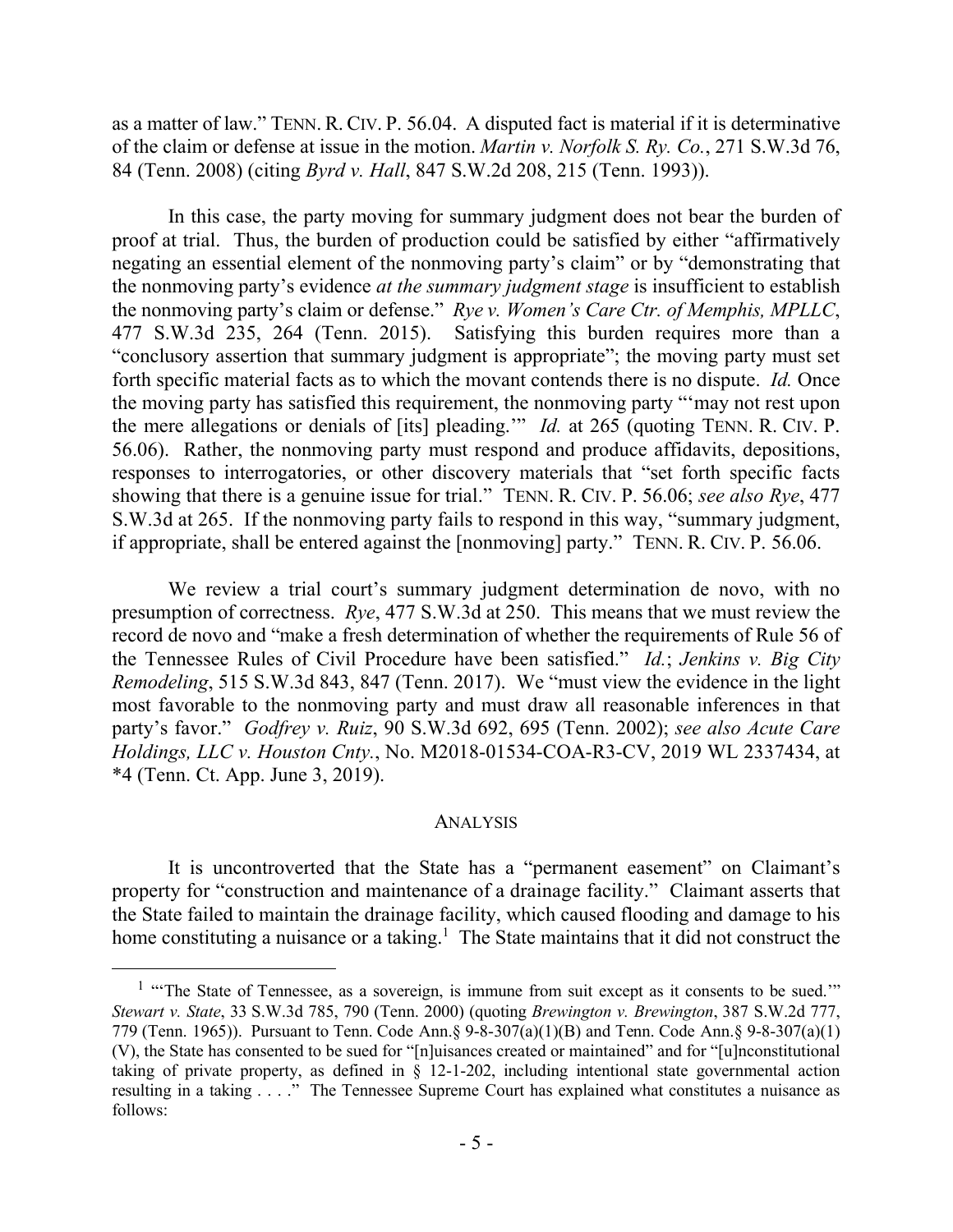faulty drainage structures on the easement and that the State is not responsible for maintaining structures it did not install. To resolve the issue, we must determine the State's obligation with respect to its easement and the drainage facility thereon.

"An easement is an interest in property that confers on its holder a legally enforceable right to use another's property for a specific purpose." *Hall v. Pippin*, 984 S.W.2d 617, 620 (Tenn. Ct. App. 1998). An easement, however, "is not an interest in the ownership of the underlying real property." *Gore v. Stout*, No. M2006-02111-COA-R3- CV, 2008 WL 450597, at \*11 (Tenn. Ct. App. Feb. 19, 2008). Easements can be created in the following ways: "(1) express grant, (2) reservation, (3) implication, (4) prescription, (5) estoppel, and (6) eminent domain." *Columbia Gulf Transmission Co. v. The Governors Club Prop. Owners Ass'n*, No. M2005-01193-COA-R3-CV, 2006 WL 2449909, at \*3 (Tenn. Ct. App. Aug. 21, 2006) (citing *Pevear v. Hunt*, 924 S.W.2d 114, 115-16 (Tenn. Ct. App. 1996)). In this case, the easement was granted by express grant through a recorded warranty deed; therefore, the extent of the easement is determined by the language of the grant, and the use of the easement must be confined to the purpose stated in the grant. *City of Jackson v. Walker-Hall, Inc.*, No. W2004-01612-COA-R3CV, 2005 WL 1834114, at \*7 (Tenn. Ct. App. Aug. 3, 2005) (citing *Foshee v. Brigman*, 129 S.W.2d 207, 208 (Tenn. 1939); *Henry v. Tenn. Elec. Power Co.*, 5 Tenn. App. 205, 208 (Tenn. Ct. App. 1927)).

Regarding an easement-holder's obligation for maintenance of structures on an easement, the case *Yates v. Metro. Gov't of Nashville & Davidson Cnty.*, 451 S.W.2d 437 (Tenn. Ct. App. 1969) is instructive. In *Yates*, a private firm developed land—"built streets, laid water lines, and built a pumping station"—near the southwest corner of the plaintiffs' property. *Yates*, 451 S.W.2d at 439. A twenty-foot utility easement extended from the pumping station to the street, and a driveway, with associated ditches, was also built upon the easement. *Id*. The ditches diverted surface water onto the plaintiffs' property. *Id.* After the development was completed, the pumping station and pipes in the subdivision were conveyed to a Nashville utility district. *Id.* The utility district used the driveway for access to the pumping station but did not modify the driveway or the ditches. *Id.* Later, the Department of Water and Sewage Services of the Metropolitan Government of Nashville and Davidson County acquired the utility district's operations and used the

 $\overline{a}$ 

A common-law nuisance is a tort characterized by interference with the use or enjoyment of the property of another. A nuisance is anything that annoys or disturbs the free use of one's property or that renders the property's ordinary use or physical occupation uncomfortable. It extends to everything that endangers life or health, gives offense to the senses, violates the laws of decency, or obstructs the reasonable and comfortable use of the property.

*Shore v. Maple Lane Farms, LLC*, 411 S.W.3d 405, 415 (Tenn. 2013) (citations omitted). A nuisance-type taking "occurs when the governmental defendant interferes with a landowner's beneficial use and enjoyment of the property." *Edwards v. Hallsdale-Powell Util. Dist. Knox Cnty., Tenn.*, 115 S.W.3d 461, 465 (Tenn. 2003). The State does not dispute that immunity has been removed in this case.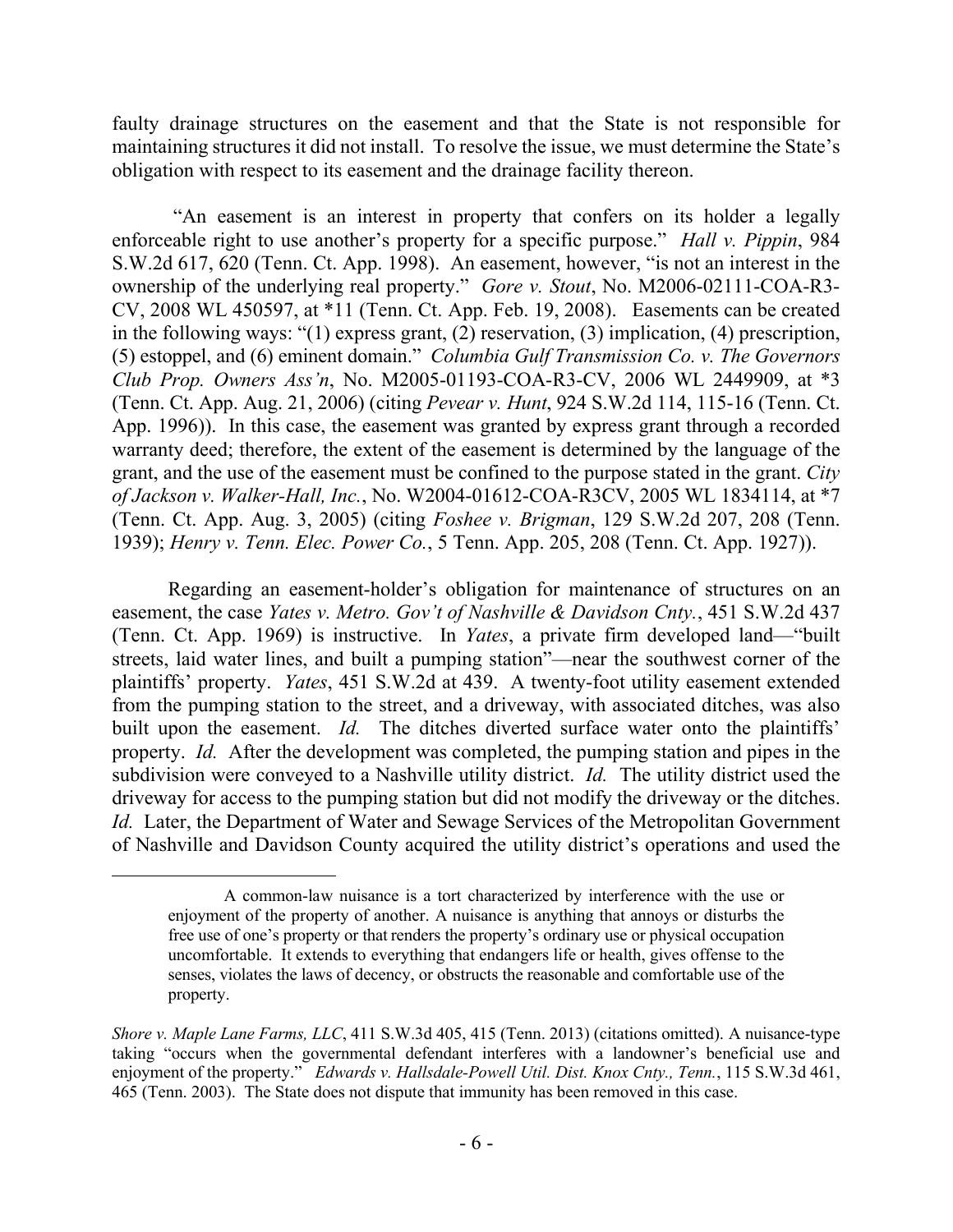driveway to the pumping station but did not alter it. *Id.* The plaintiffs experienced flooding of their house and sued Metro for damages, arguing that Metro was obligated to maintain the easement despite the fact that it did not construct the drainage infrastructure. *Id.* at 440. The *Yates* court determined that plaintiffs were not entitled to relief from Metro, holding: "[n]o authority has been cited or found which holds the user of an easement liable for failure to remove from the territorial bounds of the easement a nuisance which was placed or created thereon before such user began to use such easement." *Id.* at 443. The court explained that a holder of an easement "is responsible for proper maintenance of what he puts on the easement to facilitate his use of the easement[,]" but there is no duty to "remove from such land any nuisance placed thereon by other and previous users." *Id.* at 441, 442; *see also Riverland, LLC v. City of Jackson Tenn.*, No. W2017-01464-COA-R3-CV, 2018 WL 5880935, at \*12 (Tenn. Ct. App. Nov. 9, 2018) (finding the City of Jackson was not liable for the diversion of water onto plaintiff's property where the city did not construct the pipes that were diverting storm water).

On the facts presented here, there is no evidence to suggest that the State constructed or installed the concrete drainage structure at the center of Claimant's allegations. Indeed, Mr. Woerdeman succinctly explained in his sworn interrogatory responses that "the modifications and pipe [on Claimant's property] were not installed by TDOT and did not comply with TDOT standard specification." Claimant mistakenly equates the "drainage facility" described in the State's easement with the concrete box pictured as an exhibit to his claim; however, Mr. Woerdeman explained that a "drainage facility" is a more encompassing term that describes any drainage structure used to convey water. Claimant presupposes that the rectangular concrete structure on his property was installed by the State; however, according to Mr. Woerdeman, the concrete structure Claimant alleges is the source of the flooding is "a little funky"; not recognizable as "anything TDOT has"; "not a standard structure"; and could be purchased by "a consumer." Importantly, Mr. Woerdeman explained that the State typically employs an "open channel design" or "ditch" for its drainage facilities rather than the enclosed channel containing non-standard materials that exists on Claimant's property. Given that the Claimant has not come forward with any evidence that the State constructed or installed the drainage structures he references in his complaint, we hold, like the court in *Yates*, that the State had no duty to remove or maintain the drainage materials placed on Claimant's property by other and previous users. *See Yates*, 451 S.W.2d at 442. As such, we affirm the Claims Commission's grant of summary judgment to the State and conclude that the State is not responsible for the flooding on Claimant's property.